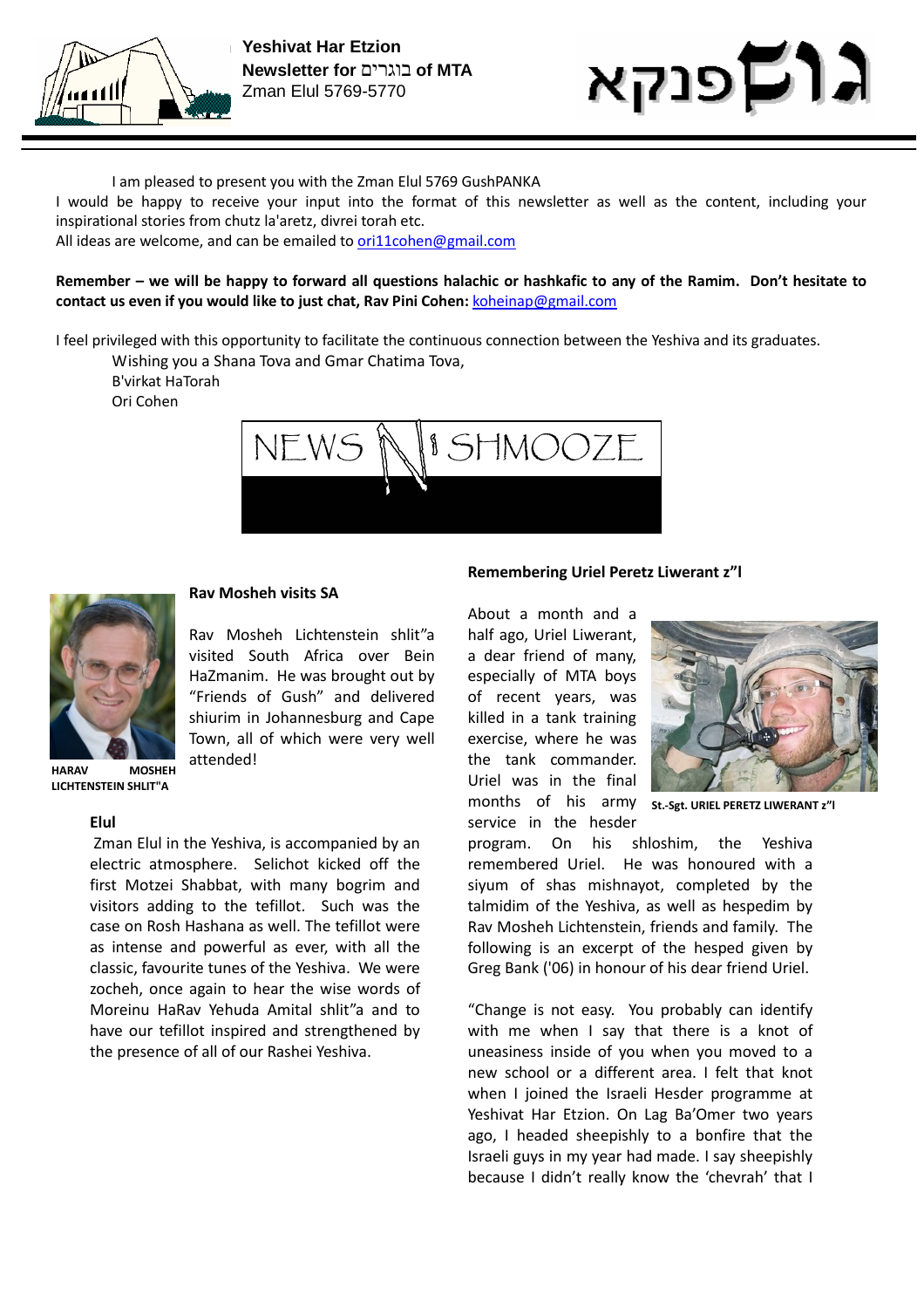was about to spend the next five years with.

It was on that stroll to the bonfire that I first felt Uriel's warm hand give me a pat on the back  $-1$ would later discover that this pat on the back was not once off but rather Uriel's conventional tender greeting. He inquired who I was and immediately said, "I'm Uriel and I'm also in shiur alef, come with me to the bonfire." I followed and because of that small introduction, I went to the bonfire feeling very much at home.

From then, Uriel was a character  $-$  in his incredibly humble and pure way – that stood out in Yeshiva. He always (and I'm not exaggerating) smiled. During lunch breaks he was filled with excitement when there was a frisbee or soccer match. Uriel was a serious learner and in the Beit Midrash, he was fixed to his seat, enjoying the depth of Dvar Hashem. Yet, again, what most sticks out is the warm pat on the back."

#### Daniel Winer out of the army

Daniel Winer ('07) has just completed his army service. He was part of the Machal program, serving in the Nachal unit as a combat soldier. He will be the madrich of Bnei Akiva's three month Kfar Haroeh program, arriving in Israel this week. We wish Daniel much hatzlacha in this and in all his future endeavours.

#### New Sefer by Rav Bick

Rav Ezra Bick has just released a new sefer on the 13 middot of rachamim (in Hebrew). So far, it has been a huge hit among the talmidim of the Yeshiva. For more information, or to order your copy, email the office at office@etzion.org.il



RAV BICK WITH A COPY HIS NEW SEFER

MAZALTOV!!!

# Weddings, engagements, births and aliya...

to: מזל טוב :Engagements

- Ricki Bornstein ('04) and Shelley Carr
- Yoni Hain ('05) and Ronna Boltin

יהי רצון שבורא עולם בקניין ישלים אלו הבניינים!

# to: מזל טוב :Births

• Avi Ziskind ('01) and his wife, on the birth of their son Hillel Nechemya יהי רצון שתזכו לגדלן לתורה, לחופה ולמעשים טובים!

aliya: מזל טוב to:

• Ilan Buchbinder ('06)

בברכת "ושבו בנים לגבולם !"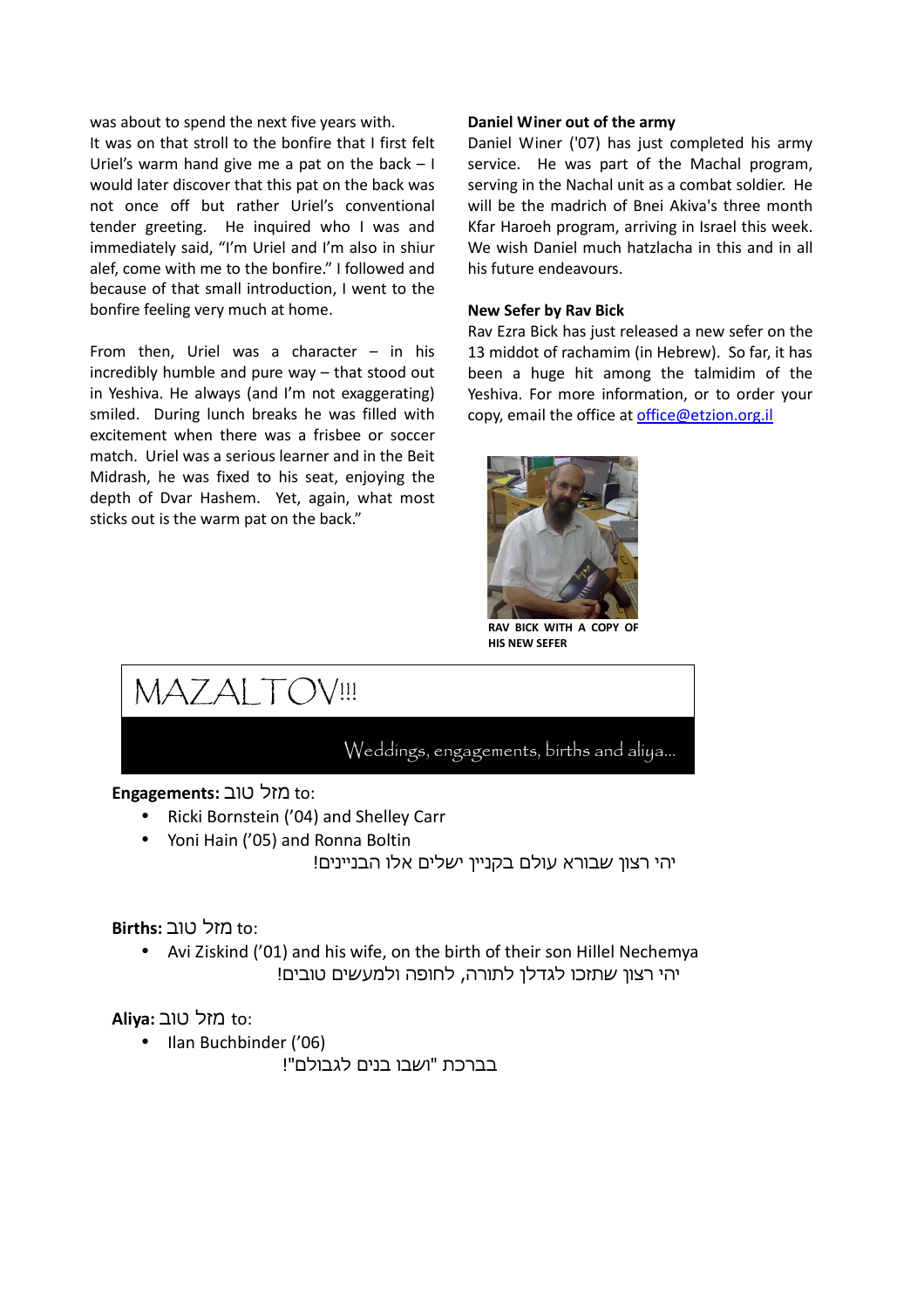

Based on a sicha by Harav Yehuda Amital (Summarized by Yisrael Wohlman; translated by Mordechai Weinstein and Ronnie Ziegler. This sicha was delivered on the first night of Selichot, 5744.)

### Truthful Repentance

We commence the Selichot prayers by declaring, "To you, God, belongs righteousness, and to us, shamefacedness." These words alone would suffice if only we sincerely meant them. The gemara teaches us (Berakhot 12b): "Rava Bar Huna the Elder said in the name of Rav: Anyone who commits a sin but is then ashamed of it receives forgiveness for all of his sins." All that is required is simple embarrassment before the Holy One, standing before Him submissively.

The gemara (ibid.) learns this from the episode of King Shaul and the sorceress (I Shemuel 28:15): "Shemuel said to Shaul, 'Why have you so disturbed me, to call me up (from the dead)?' And Shaul answered, 'I am extremely distressed, for the Philistines make war against me and God has departed from me and no longer answers me, neither by prophets nor dreams. Therefore I call to you.'" Shaul does not mention that he had inquired of the "Urim and Tumim" but had received no reply because of his sin of killing the Kohanim of Nov. That is, Shaul is embarrassed to mention his earlier behaviour. "And how do we know that God forgave Shaul? As it is written: 'Tomorrow you and your children will be with Me.' Rav Yochanan said: 'With Me' - within My domain."

Shaul knows well that Shemuel is aware of the crime perpetrated at Nov, but he nevertheless is fearful, embarrassed, humiliated, and does not mention his shameful act. Similarly, when standing before God, who knows our actions and our innermost thoughts, we too must feel shame. How human is this feeling, how unique to the experience of humanity! One stands completely exposed before the Heavenly Throne, struggling to comprehend that "To you, God, belongs righteousness, and to us, shamefacedness."

Embarrassment does not relate to sins alone, but rather is much broader. When one contemplates his mitzvot and good deeds, explains Rav Moshe Chaim Luzzato in Mesillat Yesharim, he must "search his deeds: or some say, sense his deeds." Searching means to see the good acts and the bad; sensing refers to the mitzva acts themselves. One should contemplate how much he invested of his soul, how much love and fear of God characterized his mitzvot, how many moments of truth accompanied him. It is not enough to go through the motions of fulfilling the mitzvot; we must serve God in truth, in sincerity, with a whole heart. As the Chiddushei Ha-rim said in the name of Rav Simcha Bunem: The Evil Inclination desires only to steal from man the kernel of truth he possesses; afterwards, he no longer needs to steal anything else.

We approach the Holy One, Blessed be He, in fear and trembling, saying "Our Father, our King;" but do we hear the fearsome words of the prophet (Malakhi 1:6) echo in our ears: "A son honours his father, and a servant his master. But if then I am a Father - where is My honour? If I am a Master, where is My awe?" It is easy to say "Our Father, our King;" it is far less easy to recall that "if I am a Father - where is My honour? If I am a Master, where is My awe?"